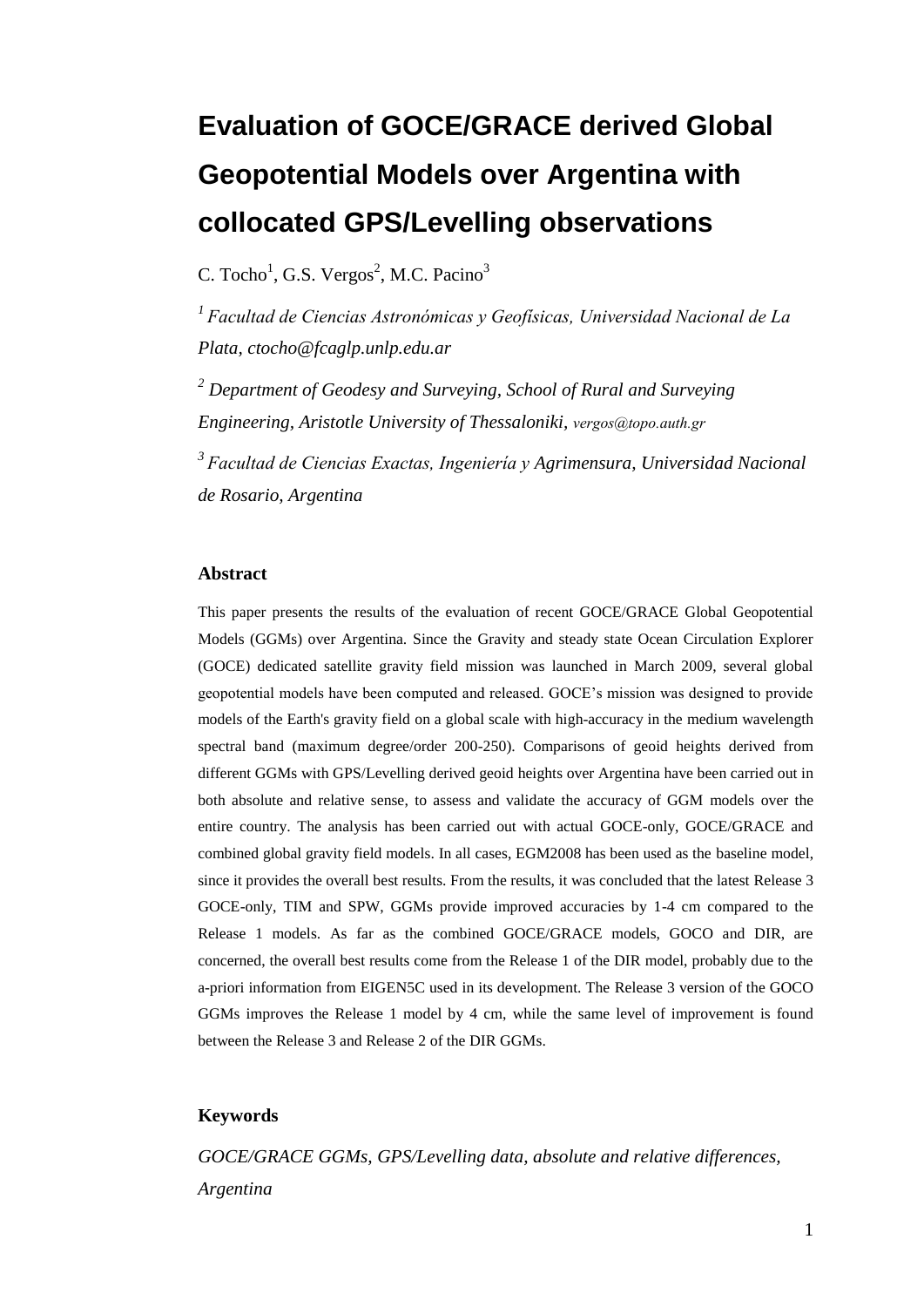## **1. Introduction**

The main focus of this paper is the evaluation of the GOCE-only and GRACE-GOCE combined satellite-only models against GPS/Levelling observations in Argentina. GPS/Levelling-derived geoid heights are used as independent (external) control for the assessment of the GGM geoid heights on a network of 542 GPS/Levelling benchmarks (BMs) over Argentina.

The dedicated gravity field satellite missions CHAMP, GRACE, and GOCE have contributed significantly to improve the representation of the Earth's gravity field and its temporal variations. The European Space Agency launched the GOCE (Gravity-field and steady-state Ocean Circulation Explorer) mission in March 17, 2009. The objective of the mission is to map gravity field features with  $\pm$ 1-2 cm accuracy for geoid undulations and  $\pm$ 1 mGal for gravity at spatial scales down to 120-140 km (degree/order 250). The measurement principle of the GOCE satellite is based on a combination of satellite gravity gradiometry (SGG) and Satellite-to-Satellite Tracking in high-low mode (SST-hl) (Drinkwater et al., 2007).

## **2. Methodology for validation**

#### **2.1 Evaluation of Global Geopotential Models**

The evaluation of GGMs can be performed by an external comparison to geoid heights calculated from GPS and spirit levelling over collocated BMs. Hereafter, we call these geoid heights as the geometric geoid heights for brevity keeping in mind that it is not a strict term. GPS-derived ellipsoidal heights and orthometric heights referenced to a local datum constitute an important type of dataset in order to determine discrete precise geoid undulations by the geometrical approach. Geometric geoid undulation on land can be determined both in an absolute and relative sense (height differences between two benchmarks points *i* and *j*) according to the following equations:

$$
N^{GPS/Levelling} = h_i - H_i \quad (1)
$$
  

$$
N_j^{GPS/Levelling} - N_i^{GPS/Levelling} = \Delta N_{ij}^{ GPS/Levelling} = \Delta h_{ij} - \Delta H_{ij} \quad (2)
$$

where *h* is the ellipsoidal height from GPS and *H* is the orthometric height. However, the use of Eq. (1) has some limitations due to systematic and random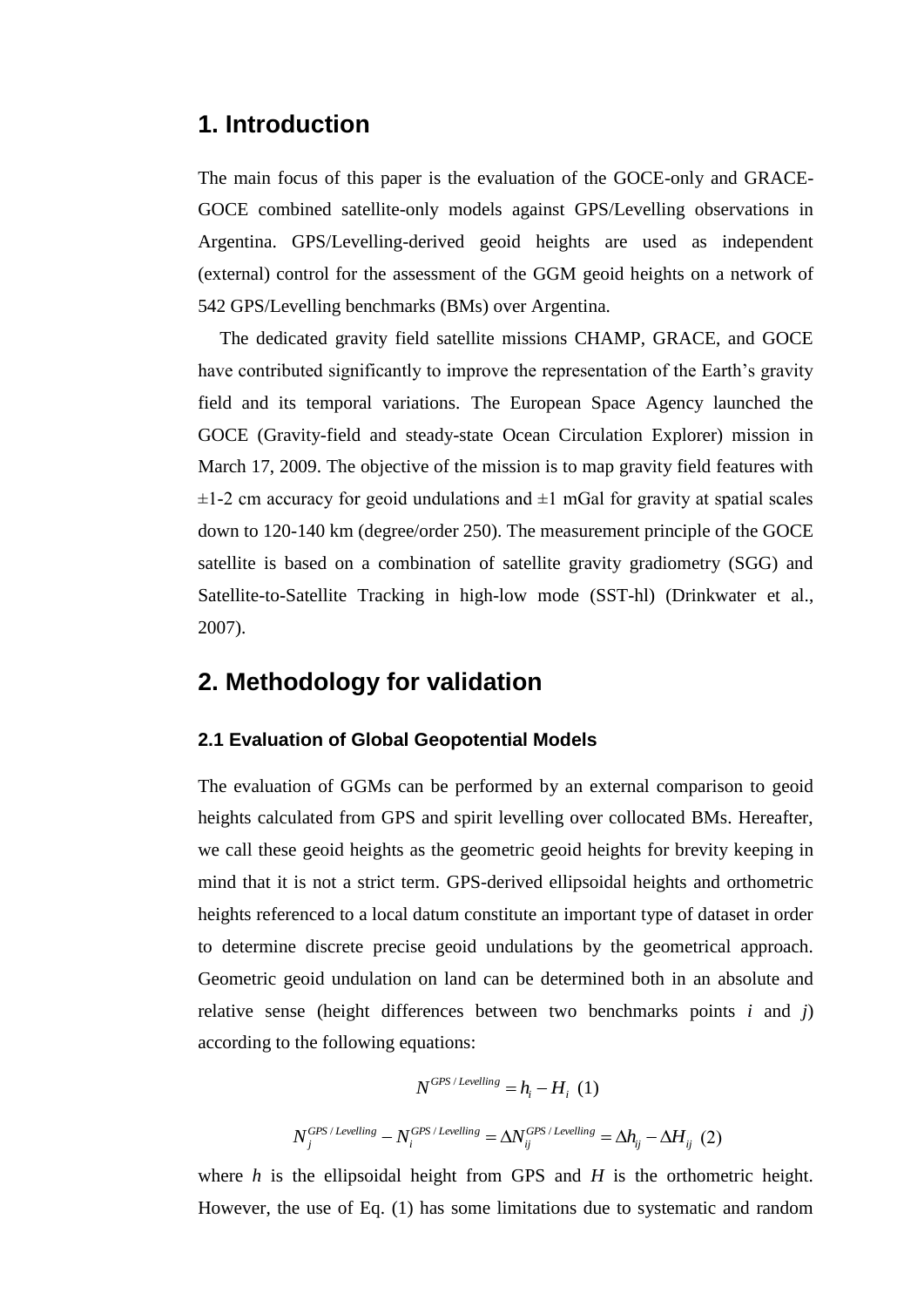errors in the derived heights *h* and *H*. There are systematic and gross errors in levelling, especially at higher altitudes. Levelling points are often difficult to access and they are sometimes covered by vegetation or destroyed. Other limitations include the assumptions and theoretical approximations made in the normal/orthometric correction; the effect of not taking into account the differences between the ellipsoidal normal and the plumb line (deflection of the vertical), which can cause an error in the geometric geoid determination. The latter is of the order of 0.08-0.1 mm for the GPS/Leveling BMs over the Andes, where the deflection of the vertical takes values greater than 29 arcsec and the BMs ellipsoidal heights are of the order of 3500-4000 m. Therefore, it should be kept in mind that even for the BMs at high altitudes, this error is insignificant, while on the other hand, since actual measurements of the deflection of the vertical and the GPS/Leveling BMs are not available, a rigorous error propagation cannot be carried out. The geometric geoid heights cannot be derived at sea, given that the Mean Dynamic Ocean Topography (MDOT) should be known, so interpolation is difficult near the coast. The main errors in ellipsoidal height determination come from satellite or orbits, signal propagation and receiver errors; spirit leveling height determination is mainly affected, especially with today's digital levels, by the length of the leveling baselines, total height difference to be determined, collimation and rod errors, atmospheric refraction and Earth's curvature (Tocho, 2006). Despite systematic errors, geometric geoid heights can be derived with a high relative and absolute accuracy over reasonable distances. GPS/Levelling data have a poor spatial distribution.

The computation of GGM geoid undulations  $(N^{GGM})$  has been carried out as (Heiskanen and Moritz 1967, Eqs. 8.100-8.102):

$$
N^{GGM} = \zeta + N_0 + \frac{\Delta g_B}{\overline{\gamma}} H \quad (3)
$$

where *H* is the orthometric height,  $Ag_B$  is the Bouguer gravity anomaly and  $\zeta$ represents the height anomaly. The height anomaly has been computed from spherical harmonic series expansions based on the spherical harmonic coefficients of each model and the Geodetic Reference System 1980 (GRS80) normal gravity field parameters by the following expression:

transvers by the following expression:  
\n
$$
\zeta(r,\theta,\lambda) = \frac{GM}{\gamma r} \sum_{n=2}^{n_{\text{max}}} \left(\frac{a}{r}\right)^n \sum_{m=0}^n \left(\overline{\Delta C}_{nm} \cos m\lambda + \overline{\Delta S}_{nm} \sin m\lambda\right) \overline{P}_{nm} \left(\cos \theta\right) (4)
$$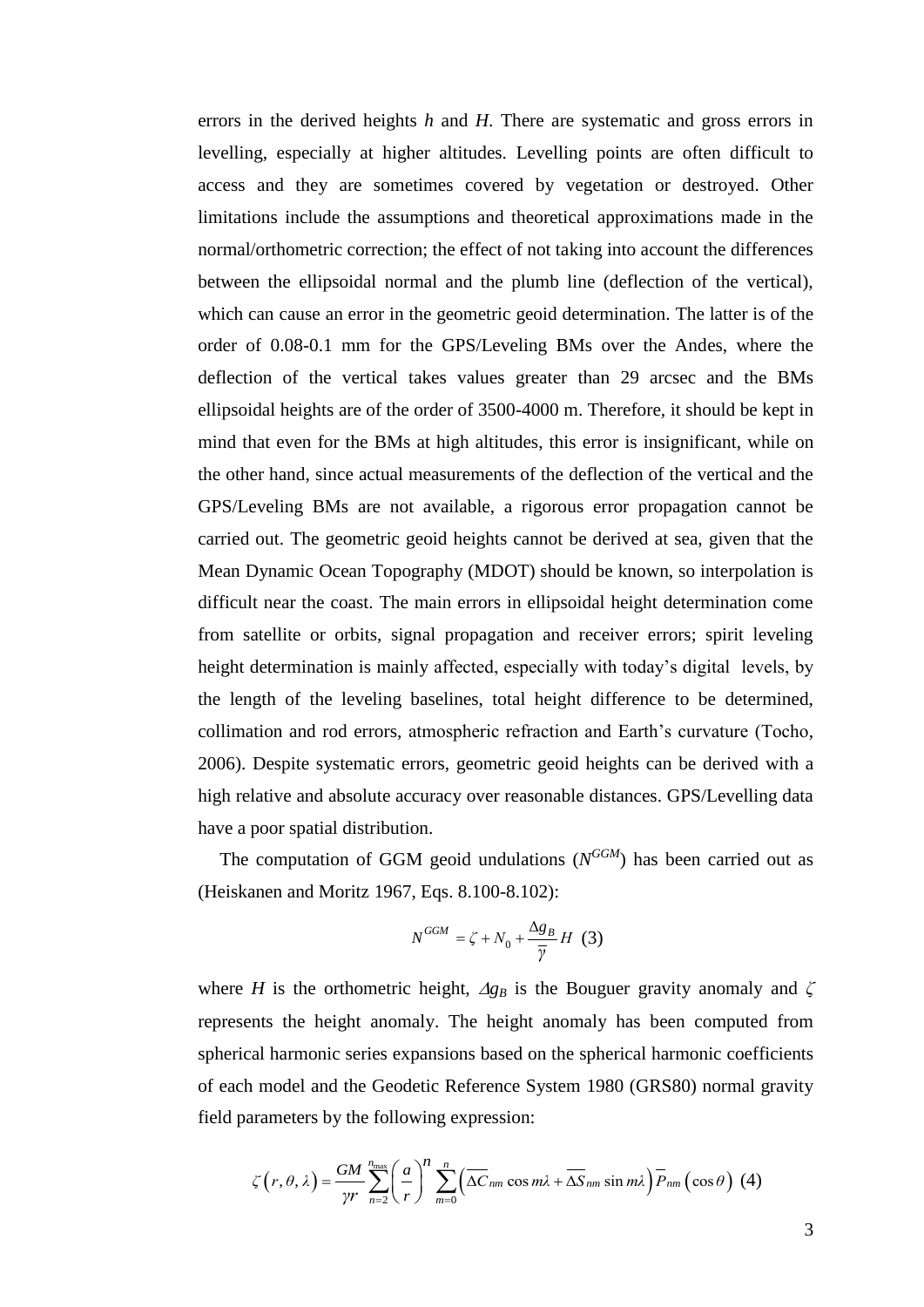degree of the GGM expansion used, *Pnm* denotes the fully normalized associated Legendre functions and  $\Delta C_{nm}$  and  $\Delta S_{nm}$  are the differences of the fully normalized potential coefficients of the gravitational potential minus the coefficients of the normal gravity potential. The third term in eq. 3 is to convert the height anomaly to a geoid height. The Bouguer correction is determined within the *harm\_synth* software (Pavlis et al. 2012) using the spherical harmonics expansion of the DTM2006 model to represent Earth's topography. *N<sup>o</sup>* represents the contribution of the zero-degree harmonic to the GGM geoid undulations with respect to a specific reference ellipsoid. It has been computed according to the formula (Heiskanen and Moritz 1967, Eq. 2.182):

$$
N_0 = \frac{GM - GM_0}{R\gamma} - \frac{W_0 - U_0}{\gamma} \tag{5}
$$

where the parameters  $GM<sub>o</sub>$  and  $U<sub>o</sub>$  correspond to the geocentric gravitational constant of the reference ellipsoid and the normal gravity potential, respectively. The numerical values for the defining geocentric gravitational constant and the derived physical constant of the potential at the GRS80 ellipsoid (Moritz, 2000) are:  $GM_o$ =398600.500010<sup>9</sup> m<sup>3</sup> s<sup>-2</sup> and  $U_o$ =62636860.850 m<sup>2</sup> s<sup>-2</sup>). The Earth's geocentric gravitational constant *GM* and the gravity potential at the geoid *W*<sup>o</sup> have been set to  $GM = 398600.441810^9 \text{ m}^3 \text{s}^{-2}$  and  $W_o = 62636856.00 \text{ m}^2 \text{s}^{-2}$ , as given by the IERS Conventions (2010). Mean Earth's radius *R* has been taken equal to 6371008.7714 m and the normal gravity *γ* at the surface of the ellipsoid has been computed by the closed formula of Somigliana (Heiskanen and Moritz, 1967). The mean value of  $N<sub>o</sub>$  in the area under study is -0.437 meters.

All computations of the zero-degree term  $N_0$  used in this study have been performed in the Tide Free (TF) system, so when a given GGM refers to the Zero Tide (ZT) system, the  $\overline{C}_{20}$  coefficient is converted to TF using the following formula (Rapp et al., 1991):

$$
C_{2,0}^{Tide-free} = C_{2,0}^{Zero-free} + 3.1108 \times 10^{-8} \frac{0.3}{\sqrt{5}} \tag{6}
$$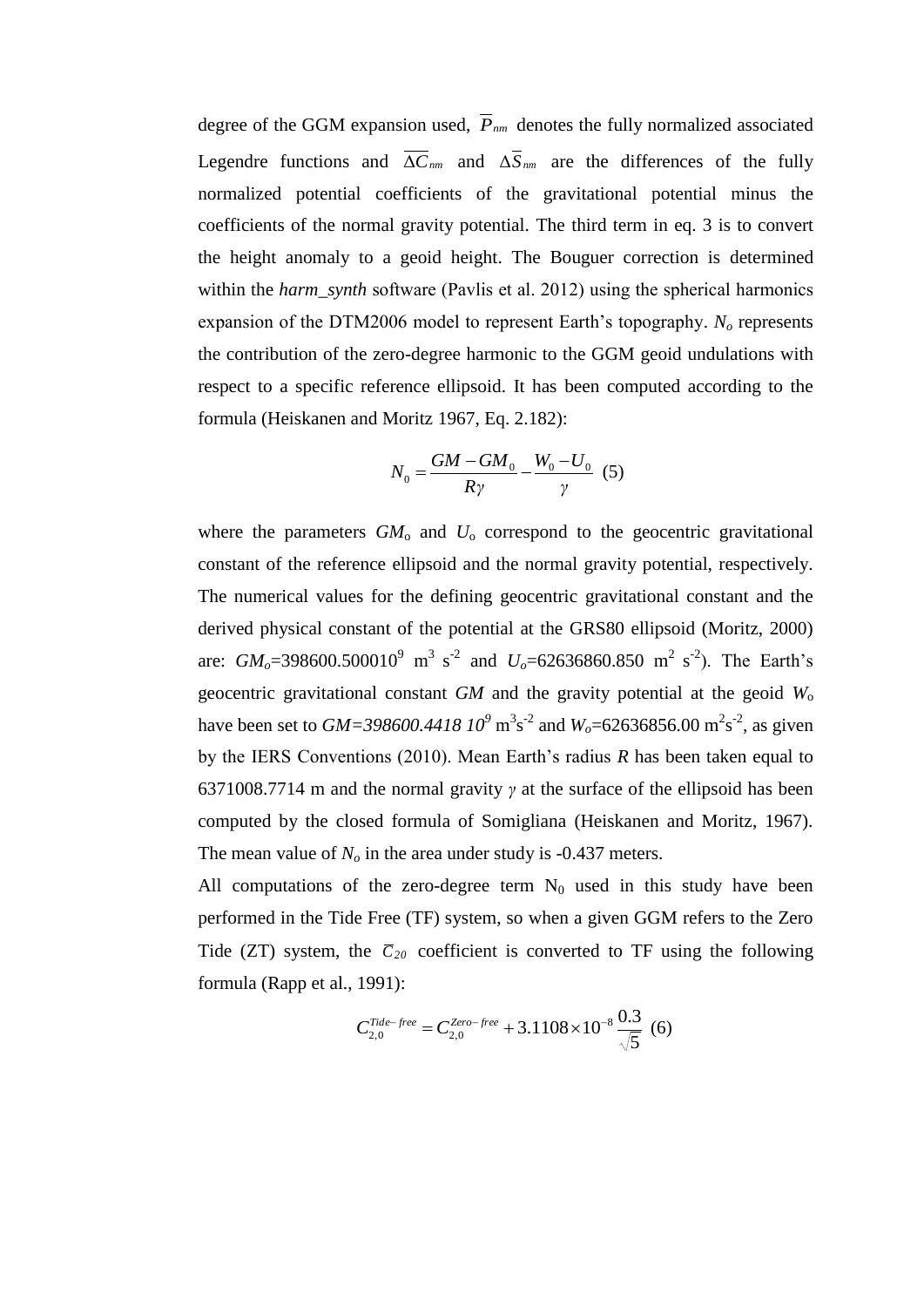## **2.2 Validation by using GPS/Levelling-derived geoid undulations in absolute and relative sense**

Geoid undulation  $(N^{GGM})$  can be computed from a set of normalized coefficients in spherical harmonic approximation using Eq. (3). The quality of the GGM can then be evaluated by comparing these geoid undulations with those from GPS/Levelling *(N GPS/Levelling)*. Theoretically,

$$
N^{GGM} - N^{GPS/Levelling} = 0 \tag{7}
$$

but in practice, there are lots of factors that affect Eq. (7). These factors are described by Kotsakis and Sideris (1999), Tocho (2006) and Tziavos et al. (2012). Datum inconsistencies and systematic effects are the most important ones that cause discrepancies in Eq. (7).

Most of the geoid studies that use GPS/Levelling-derived geoid as an external evaluation are based one the following deterministic model to model their deviations:

$$
l_i = h_i - H_i - N_i^{GGM} = a_i^T x + v_i \tag{8}
$$

where *x* is a vector of unknown parameters,  $a_i$  is the design matrix of known coefficients, and  $v_i$  is the residual random noise term (Tziavos et al., 2012). The model of Eq. (8) is applied to all reliable GPS network points and the least squares adjusted values for the residuals give a realistic picture of the absolute level difference between the GGM geoid and the GPS/Levelling data, so that they are taken as the final external indication of the geoid accuracy (Tocho, 2006; Vergos and Sideris, 2002).

The most common parametric models used are the simplified four-parameter and five-parameter similarity transformation models (MODEL A and MODEL B, respectively) given by Heiskanen and Moritz (1967, see the discussion in Section 5.9 and Eq. 5.55):

5.55):  
\n
$$
a_i^T x = x_0 + x_1 \cos \varphi_i \cos \lambda_i + x_2 \cos \varphi_i \sin \lambda_i + x_3 \sin \varphi_i \qquad (9)
$$
\n
$$
a_i^T x = x_0 + x_1 \cos \varphi_i \cos \lambda_i + x_2 \cos \varphi_i \sin \lambda_i + x_3 \sin \varphi_i + x_4 \sin^2 \varphi_i \qquad (10)
$$

where  $\varphi_i$  and  $\lambda_i$  are the latitude and longitude of the GPS/Levelling points,  $x_0$  is the bias between the vertical datum implied by the GPS/Levelling data and the datum of the GGM,  $x_1$ ,  $x_2$ , and  $x_3$  are the translation parameters implied by the GPS/Levelling data and the geopotential model.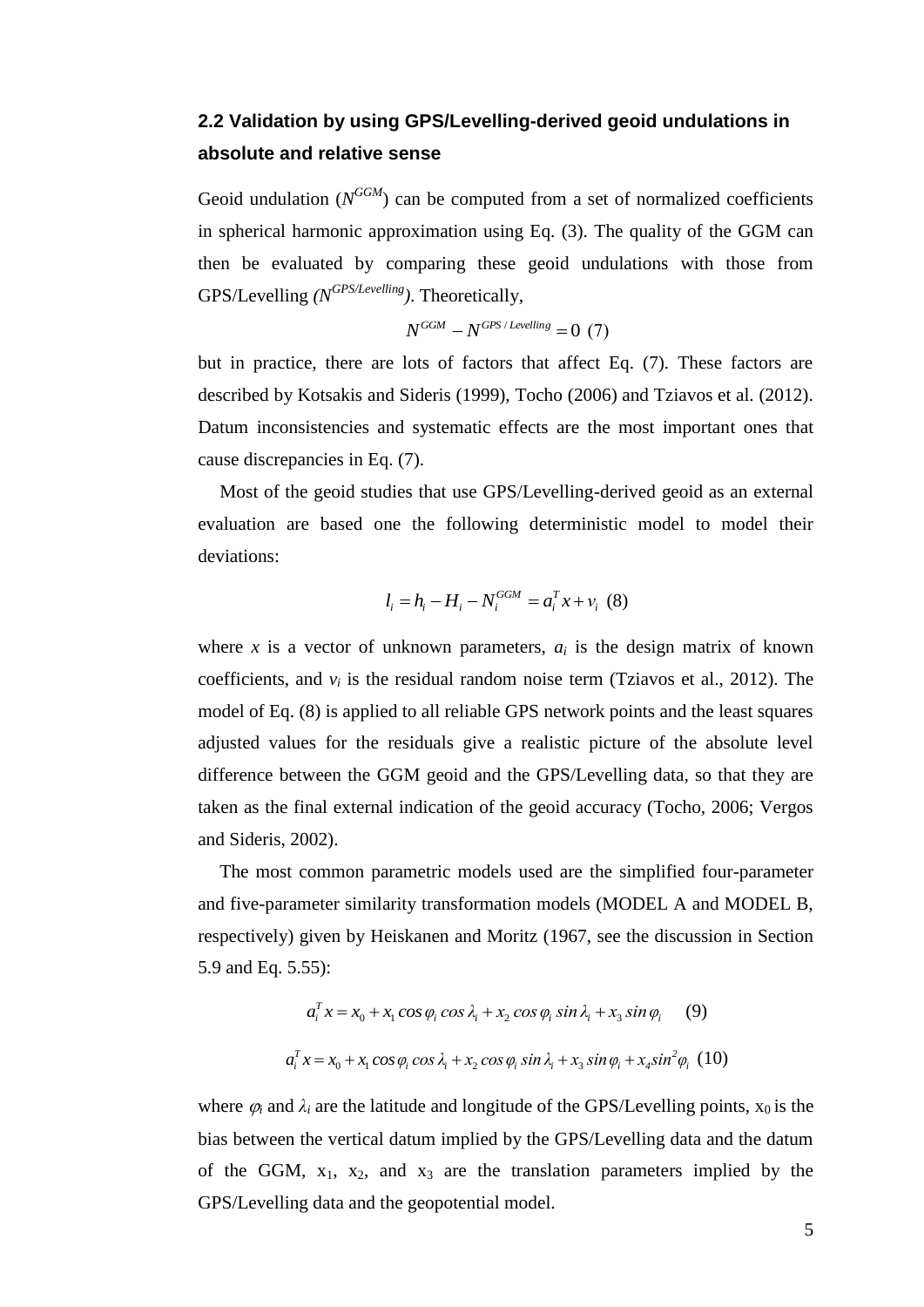Some other, possible choices for the height combination problem, are to model the differences with a simple bias ( $\mu$ ) and two scale ( $\delta s_H$  and  $\delta s_N$ ) factors. These models correspond to a height-dependent corrector surface in terms of the generalized equation (Kotsakis and Katsampalos, 2010):

$$
h_i - (1 + \delta s_H)H_i - (1 + \delta s_N)N_i = \mu + v_i \ (11)
$$

that can be further discomposed in the following parametric models (MODELS C, D and E, respectively):

$$
a_i^T x = \mu + \delta s_H H_i + \delta s_N N_i \quad (12)
$$

$$
a_i^T x = \mu + \delta s_H H_i \quad (13)
$$

$$
a_i^T x = \mu + \delta s_N N_i \quad (14)
$$

To evaluate the relative accuracy of the GGM geoid models against the GPS/Levelling-derived geoid heights, relative geoid heights differences have been formed for all the baselines and plotted as a function of the baseline length in parts per million (ppm). The relative differences in ppm were formed after all outliers have been removed.

$$
\Delta N_{ij} = (N_j^{GGM} - N_i^{GGM}) - (N_j^{GPS/Levelling} - N_i^{GPS/Levelling}) \tag{15}
$$

$$
\Delta N_{ij} [ppm] = \frac{\Delta N_{ij} [mm]}{S_{ij} [km]} \tag{16}
$$

where the spherical distance in degrees is evaluated, and then converted to *km* by assuming that  $1^\circ$  is  $\sim$ 110 km, as:

$$
S_{ij} = a \cos \left( \sin \varphi_i \sin \varphi_j + \cos \varphi_i \cos \varphi_j \cos \left( \lambda_i - \lambda_j \right) \right)
$$
 (17)

## **3. Data used for GGM validation**

#### **3.1 GPS/Levelling data**

GPS/Levelling height information on 567 points across Argentina has been collected through the National Geographic Institute of Argentina (IGN). From this database, we selected all GNSS stations on benchmarks. The geodetic coordinates ( $\phi$ ,  $\lambda$ , h) are referred to the POSgAR 07 (POSiciones Geodesicas ARgentinas) datum. POSgAR 07 is Argentina's official geodetic system and it was established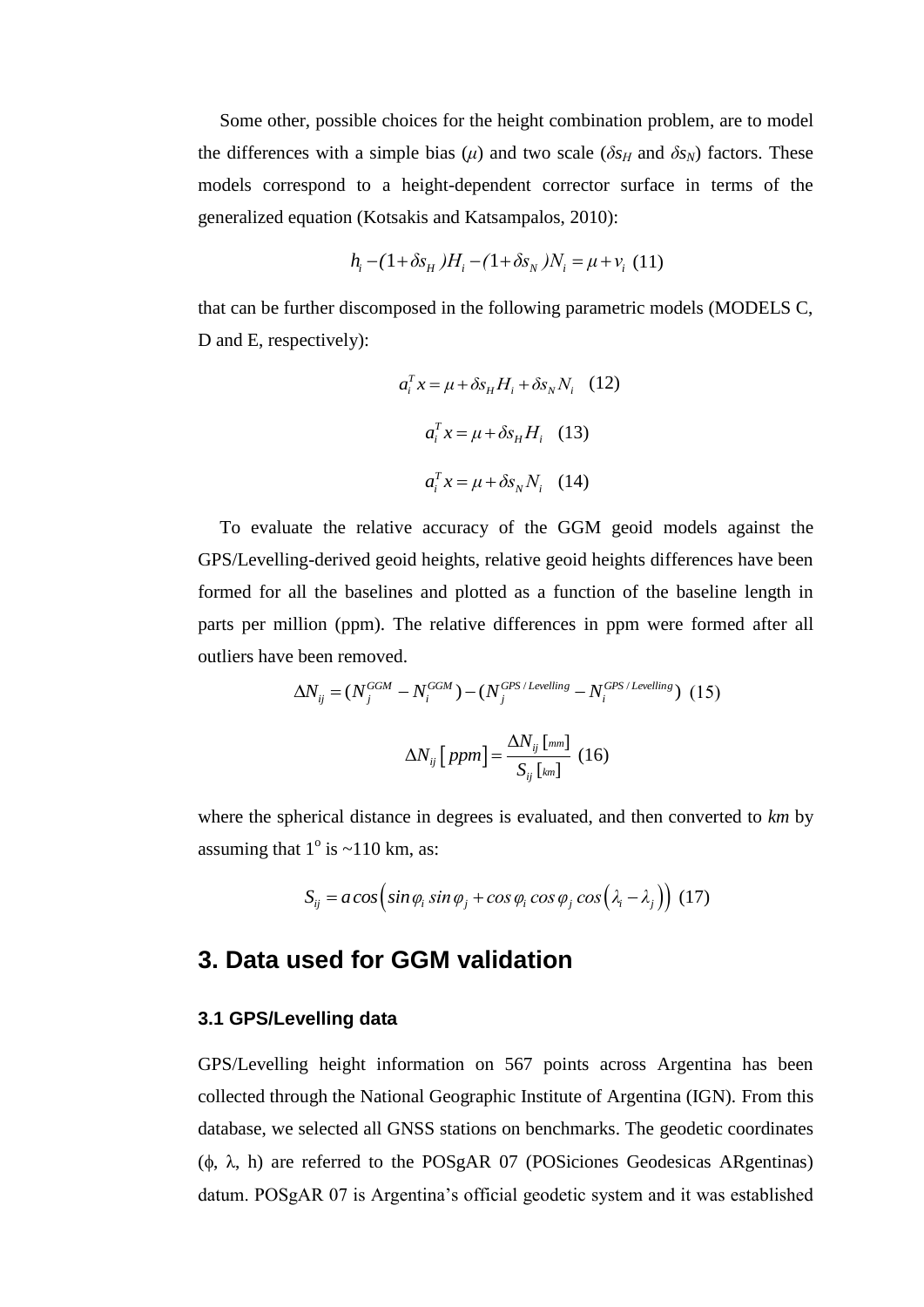through GPS measurements to realize the WGS84 (G1150) reference system in the country. The geocentric Cartesian coordinates of all stations were determined in ITRF2005 (epoch: 2006.632) and the ellipsoidal heights are given in the Tide Free system. GPS/Levelling networks like the POSgAR07 and some province geodetic networks have been used for the external evaluation of the GGMs geoid accuracy.

The levelling heights *H* correspond to the National Altimetric Network, which was measured by the Military Geographic Instituto (IGM), today National Geographic Institute (IGN), using spirit and/or trigonometric levelling techniques. Their values refer to the equipotential surface of Earth's gravity field that coincides with mean sea level at the Vertical Datum fundamental tide-gauge reference station located in the city of Mar del Plata, with unknown *W<sup>o</sup>* value.Most countries do not make any luni-solar correction for precise levelling, so that their orthometric heights refer to the Mean Tide system (MT). Therefore, orthometric heights needed to be converted from the MT to the TF with the expression (Ekman, 1989):

$$
H^{TF} = H^{MT} - 0.68(0.099 - 0.296 \sin^2 \varphi)
$$
 (18)

It is not possible to define the orthometric height accuracy, since the network was not uniformly adjusted and no gravity corrections have been applied. Therefore its formal accuracy is largely unknown, even though we can assume that lowland stations have been determined with higher accuracy compared to stations at higher elevations. As far as the geodetic coordinates are concerned, their mean errors are at  $\sigma_x = \pm 0.005$  m,  $\sigma_y = \pm 0.005$  m and  $\sigma_z = \pm 0.005$  m. These GPS/Levelling points are located in area with varying topography, and their distribution is shown in Figure 1.

#### **FIGURE 1**

#### **3.2 Global Geopotential Models**

Since 2010, ESA and the GOCE-related research teams have released three generations of GOCE GGMs. Models from the first, second and third release (R1, R2 and R3) are based on two, eight, and twelve months of data, respectively. Each generation includes three solutions using different approaches for gravity field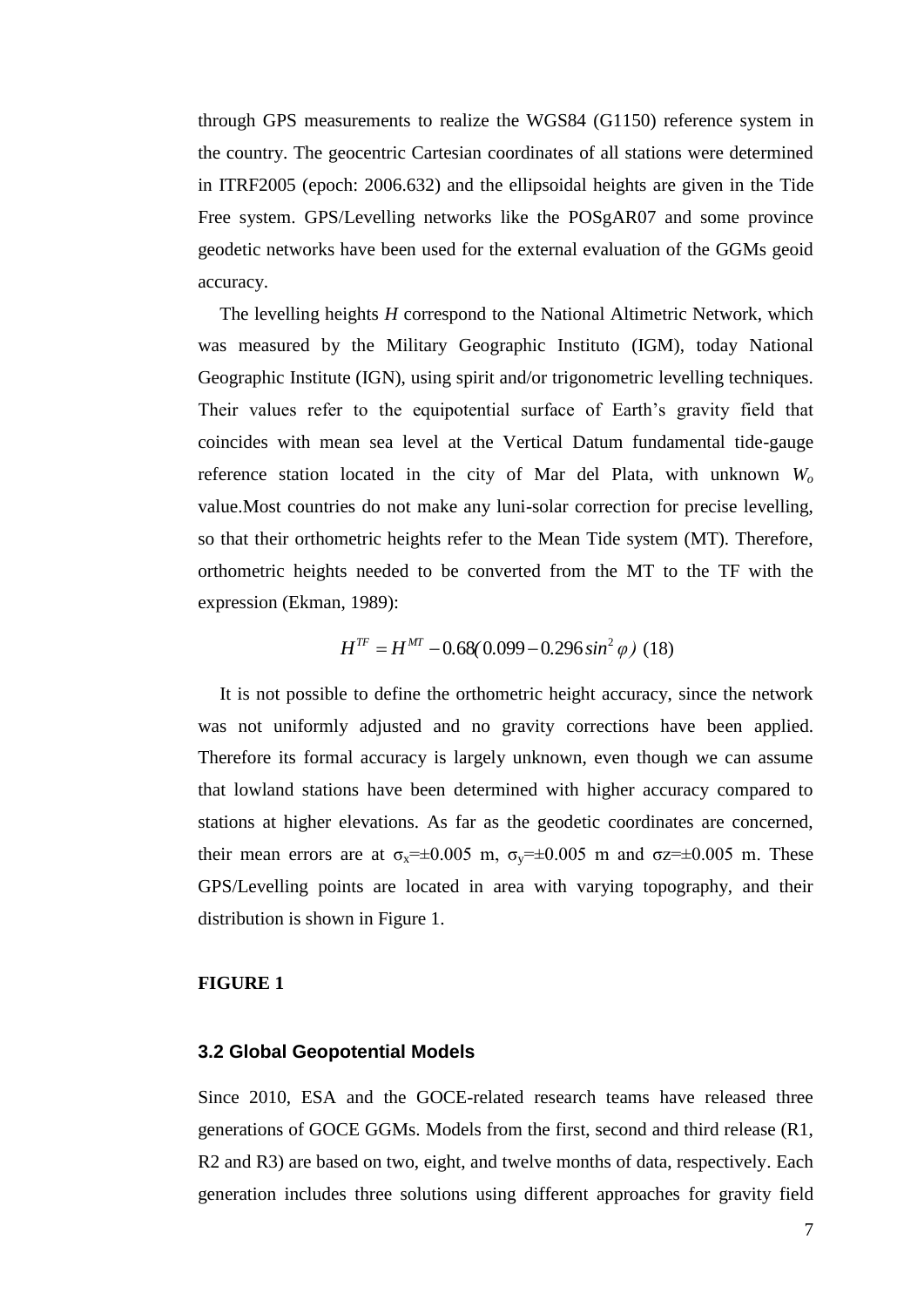recovery, the direct approach (DIR, the time-wise approach (TIM) and the spacewise approach (SPW).

Geoid undulations have been computed at the 542 GPS/Levelling benchmarks using the 15 GGMs shown in Table 1.

| <b>Models</b>                                                    | $n_{max}$                                | Data                                        | <b>References</b>       |  |  |  |  |
|------------------------------------------------------------------|------------------------------------------|---------------------------------------------|-------------------------|--|--|--|--|
| <b>EGM2008</b>                                                   | 2190                                     | $S(GRACE)$ , G, A                           | Pavlis et al., 2012     |  |  |  |  |
| EIGEN-51C                                                        | 359                                      | S(GRACE, CHAMP), G, A                       | Bruinsma et al., 2010   |  |  |  |  |
| EIGEN-6C                                                         | 1420                                     | S(GOCE, GRACE,<br>LAGEOS), G, A             | Förste et al, 2011      |  |  |  |  |
| GOCO01S                                                          | 224                                      | S(GOCE, GRACE)                              | Pail et al., 2010       |  |  |  |  |
| GOCO02S                                                          | 250                                      | S(GOCE, GRACE, CHAMP,<br>SLR)               | Goiginger et al., 2011  |  |  |  |  |
| GOCO03S                                                          | 250                                      | S(GOCE, GRACE, CHAMP,<br>SLR)               | Mayer-Gürr et al., 2012 |  |  |  |  |
| ITG-GRACE2010S                                                   | 180                                      | S(GRACE)                                    | Mayer-Gürr et al., 2010 |  |  |  |  |
| DIR-R1                                                           | 240                                      | $S(GOCE + background)$<br>model EIGEN-51C)  | Bruinsma et al., 2010   |  |  |  |  |
| DIR-R2                                                           | 240                                      | S(GOCE+ background<br>model ITG-GRACE2010S) | Bruinsma et al., 2010   |  |  |  |  |
| DIR-R3                                                           | 240                                      | S(GOCE, GRACE,<br>LAGEOS)                   | Bruinsma et al, 2010    |  |  |  |  |
| TIM-R1                                                           | 224                                      | S(GOCE)                                     | Pail et al., 2011       |  |  |  |  |
| TIM-R2                                                           | 250                                      | S(GOCE)                                     | Pail et al., 2011       |  |  |  |  |
| TIM-R3                                                           | 250                                      | S(GOCE)                                     | Pail et al., 2010a      |  |  |  |  |
| SPW-R1                                                           | 210                                      | S(GOCE)                                     | Migliaccio et al, 2010  |  |  |  |  |
| SPW-R2                                                           | 240<br>S(GOCE)<br>Migliaccio et al, 2011 |                                             |                         |  |  |  |  |
| (Data: $S =$ Satellite Tracking Data, $G =$ Gravity Data,        |                                          |                                             |                         |  |  |  |  |
| $A =$ Altimetry Data                                             |                                          |                                             |                         |  |  |  |  |
| <b>GRACE (Gravity Recovery And Climate Experiment)</b>           |                                          |                                             |                         |  |  |  |  |
| CHAMP (CHAllenging Mini-satellite Payload)                       |                                          |                                             |                         |  |  |  |  |
| GOCE (Gravity field and steady state Ocean Circulation Explorer) |                                          |                                             |                         |  |  |  |  |
| LAGEOS (Laser GEOdynamics Satellite)                             |                                          |                                             |                         |  |  |  |  |
| SLR (Satellite Laser Ranking)                                    |                                          |                                             |                         |  |  |  |  |

Table 1: GGMs used for evaluation.

Table 1 gives an overview of their resolution, which depends on the maximum spherical harmonic degree, and the data used to derive them. The models used are the new combined global gravity field model including GOCE data from the collaboration of GFZ-Potsdam and GRGS-Toulouse EIGEN-6C, the GRACE only derived model ITG-GRACE2010S the Gravity Observation Combination (GOCO) GGMs GOCO01S, GOCO02S and GOCO03S, the pre-GOCE models EIGEN-51C and EGM2008 both of them combined ones using satellite, gravity and altimetry data.

DIR-R1, DIR-R2 and DIR-R3 are the three different releases of the direct approach GOCE GGMs. The three of them are based on two, eight, and twelve months of GOCE gravity gradients, attitude information, and gradiometer observations, respectively. They differ in the a-priori information used. DIR-R1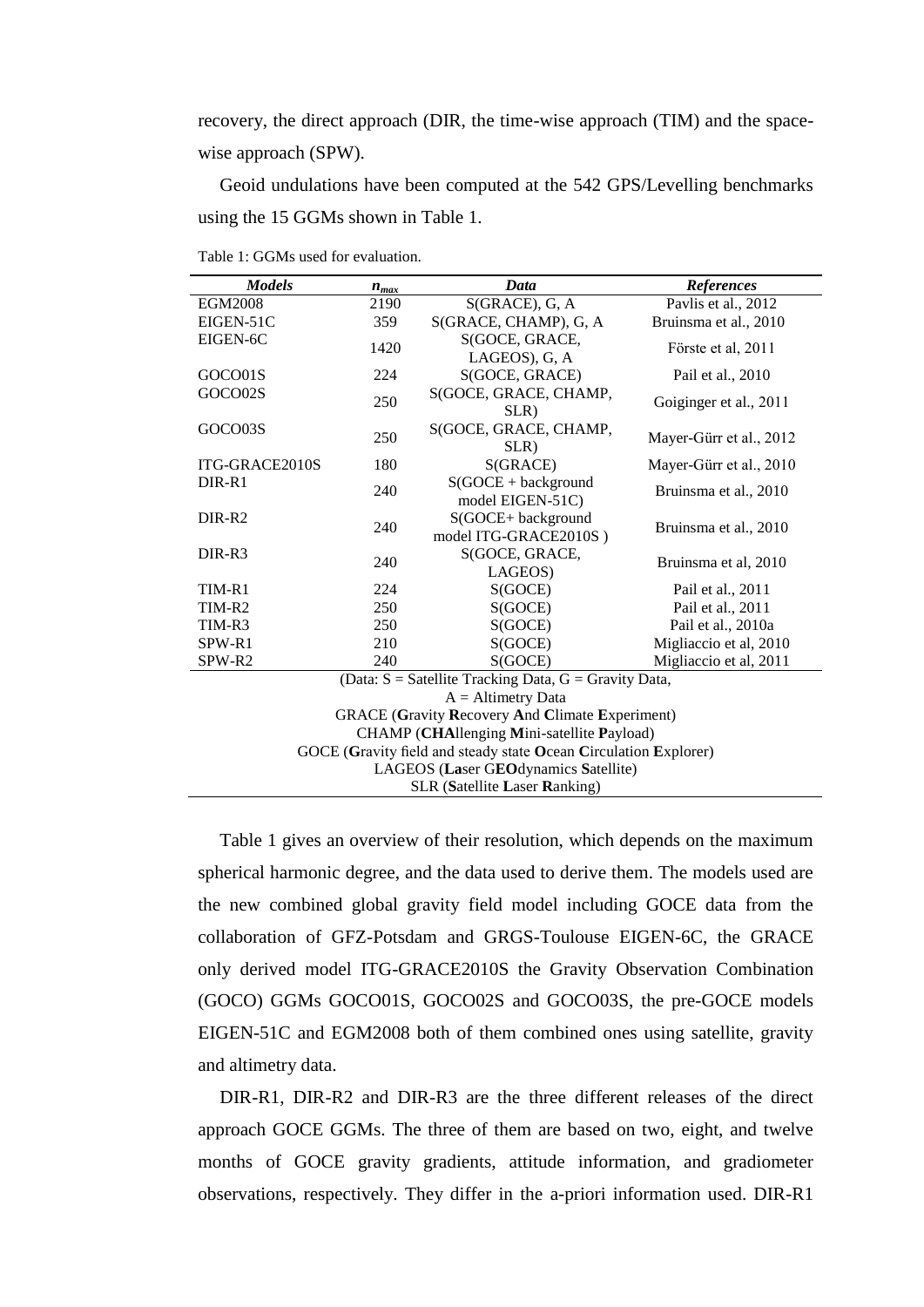used EIGEN-5C (Förste et al., 2008) as a-priori gravity field information model up to degree/order 360 and also used reduced dynamic orbits. DIR-R2 used ITG-GRACE2010S up to degree/order 150 as a-priori information and kinematics orbits. DIR-R3 used the DIR-R2 up to degree/order 240 and kinematics orbits.

TIM-R1, TIM-R2 and TIM-R3 are the three different releases of the time-wise approach. No a-priori gravity field information has been applied. They differ in the number of months of GOCE data used which includes: gravity gradients, kinematics orbits, and attitude and gradiometer observations. SPW-R1 is the first release of the space-wise model. The first GOCE quick-look model and EGM2008 model are incorporated as a-priori models. The input data in this model includes: satellite tracking data derived from the on-board GPS, gravity gradients observed by the on-board electrostatic gradiometer, kinematics orbits with their error estimates are used for SST gravity field recovery while reduced dynamic orbits are used for geo-locating gravity gradients and attitude. The SPW\_R2 was also investigated. GOCO (Combination of GOCE data with complementary gravity field information) is a project initiative with the objective to compute high-accuracy and high-resolution static global gravity field models based on data of the satellite gravity missions CHAMP, GRACE, and GOCE, satellite altimetry, and SLR data. The satellite-only model GOCO01S based on GOCE and GRACE was the first computed. The second solution, GOCO02S, was computed with eight months of GOCE, seven years of GRACE, eight years of CHAMP and five years of five SLR satellites. The latest release is the GOCO03S was also used for comparison. ITG-GRACE2010S is an unconstrained static field from of GRACE data only. ITG-GRACE2010S is a mean field of the entire Earth including atmosphere and ocean masses. EIGEN-51C is a combined global gravity field model to degree/order 359. It consists of six years of CHAMP and GRACE data and the DNSC08 global gravity anomaly data set. Finally, EGM2008 is a spherical harmonic model of the Earth's gravitational potential complete to degree/order 2159 with some additional coefficients up to degree 2190 and order 2159. EGM2008 is a model that combines the ITG-GRACE03S gravitational model with free-air gravity anomalies defined on a 5 arc-minute equiangular grid. This grid was formed by merging terrestrial, altimetry-derived, and airborne gravity data.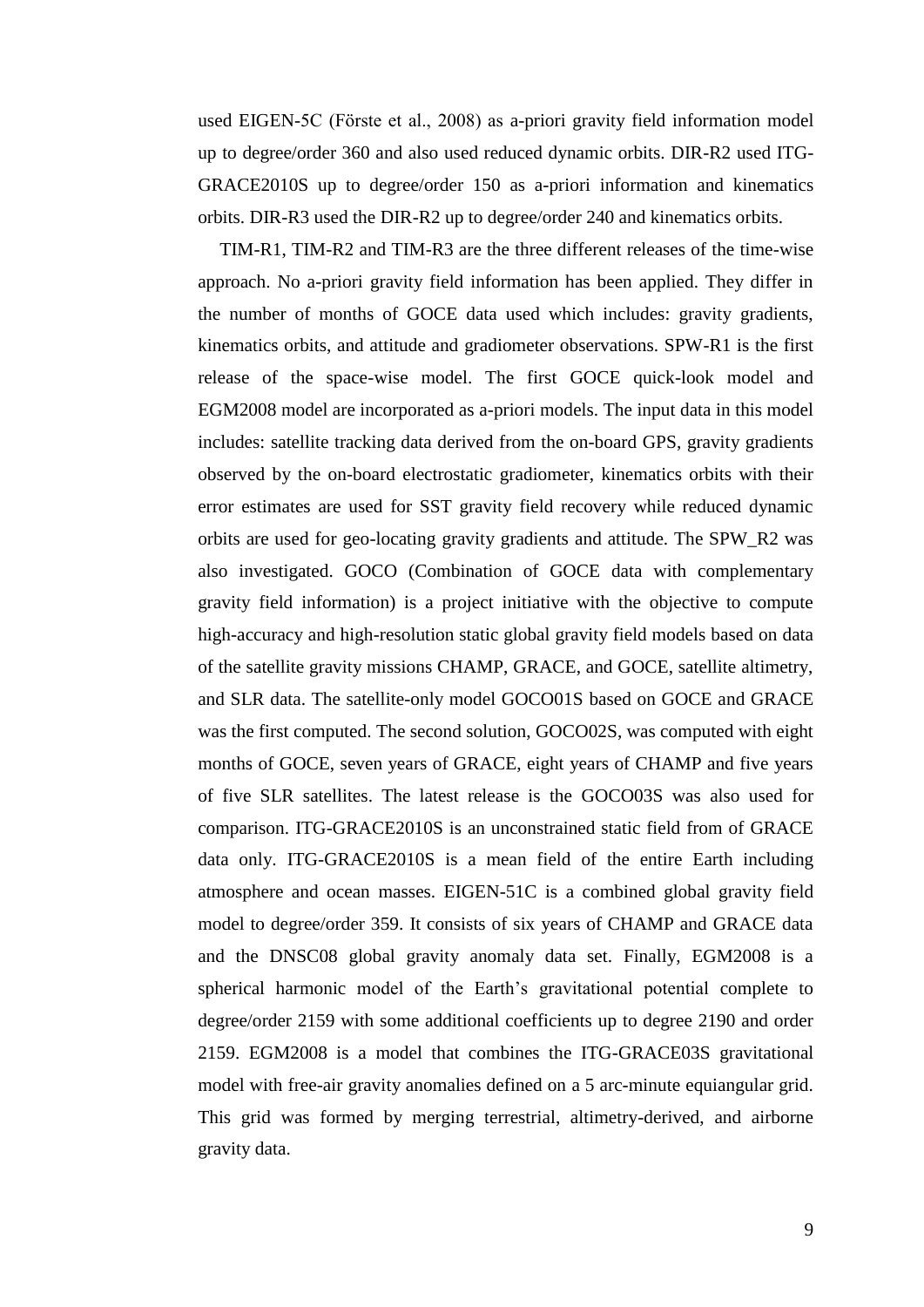## **4 GGM validation on collocated GPS/Leveling BMs**

### **4.1 Absolute differences between GGMs and GPS/Levelling data**

Software *harmonic\_synth\_v02*, provided by the National Geospatial-Intelligence Agency (NGA), is used to compute the geoid values from the 15 GGMs. Table 2 shows the results in terms of mean value and standard deviation (std) of the absolute differences between GPS/Levelling geoidal heights and geoid heights of several GGMs evaluated in this paper for different degree and order of expansion (60, 80, 140, 180, 210, 220, 224, 240, 250, 360, 1420, 2160 and 2190). The statistics in Table 2 are before the fit of any parametric model mentioned in section 2.2. Before applying such models, the GPS/Levelling points having large gross error in either the GPS or the levelling data were removed. The statistics shown in Table 2 have been computed after the removal of points with gross errors, applying a 3 std test using EGM2008 to degree/order 2160. The final GPS/Levelling dataset in Argentina, after removing 25 suspicious stations, consists of 542 stations.

From Table 2, EGM2008 with  $n_{max}$  2160 shows the overall best agreement with the GPS/Levelling-derived geoid for Argentina with a standard deviation of  $\pm 24$ cm and a mean value of 31 cm. Considering the standard deviation as the main indicator of the agreement; EGM2008 is the best global geopotential model that represents the long wavelength gravity field in Argentina.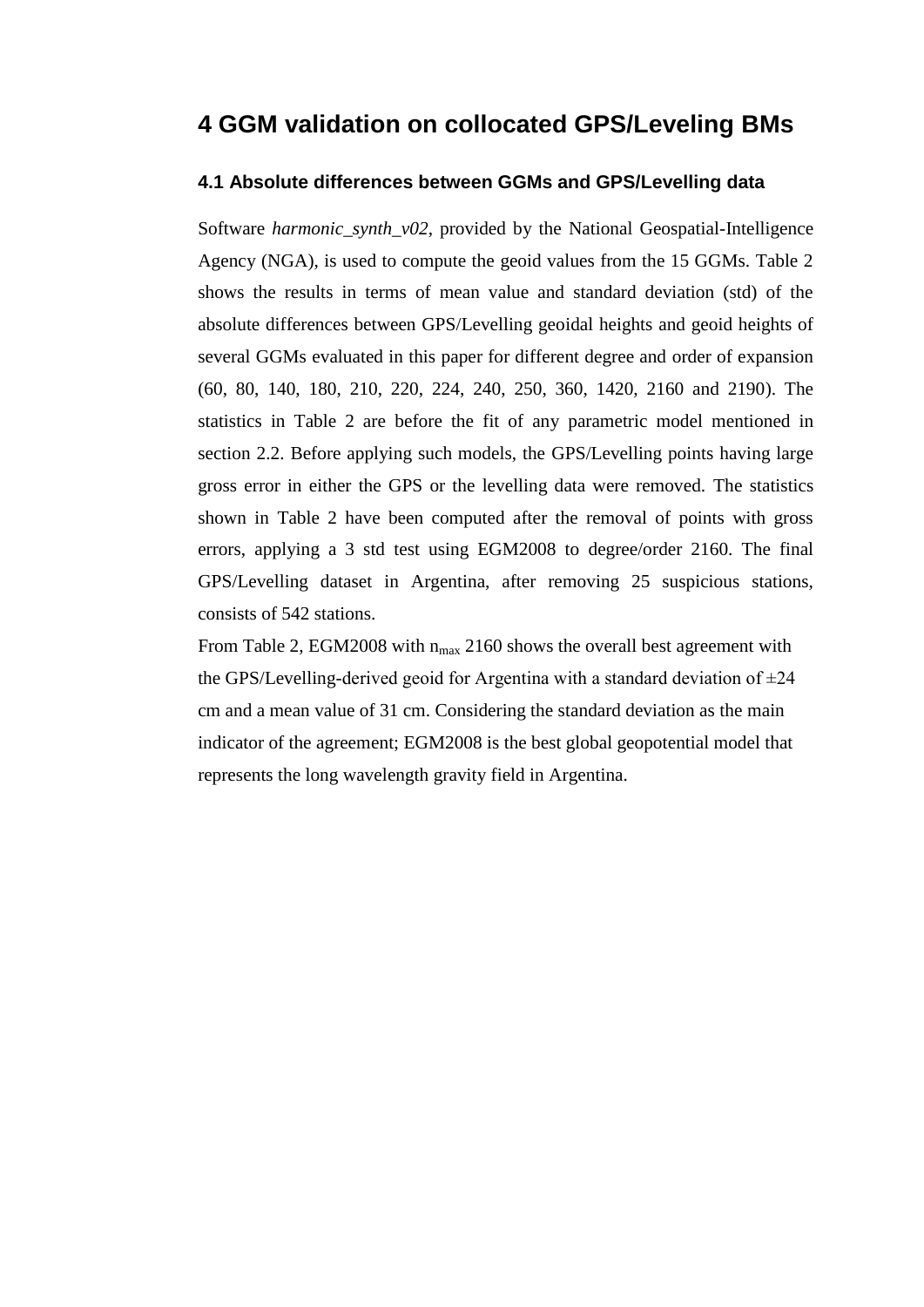**Table 2:** Mean and standard deviation of the GPS/Levelling derived geoid minus geoid heights computed with GGMs up to various truncation degrees for whole Argentina (before any fit to the residuals). Unit: [m].

| n max                                                                                          | 60     | 80     | 140         | 160         | 180         | 210    | 220         | 224    | 240    | 250         | 360         | 1420        | 2160   | 2190       |
|------------------------------------------------------------------------------------------------|--------|--------|-------------|-------------|-------------|--------|-------------|--------|--------|-------------|-------------|-------------|--------|------------|
| #points:542                                                                                    | mean   | mean   | mean        | mean        | mean        | mean   | mean        | mean   | mean   | mean        | mean        | mean        | mean   | mean       |
|                                                                                                | std    | std    | std         | std         | std         | std    | std         | std    | std    | std         | std         | std         | std    | <b>Std</b> |
| $NGPS-NEGM2008$                                                                                | 0.120  | 0.357  | 0.303       | 0.305       | 0.281       | 0.274  | 0.271       | 0.269  | 0.265  | 0.264       | 0.270       | 0.309       | 0.310  | 0.310      |
|                                                                                                | ±1.261 | ±0.981 | ±0.617      | ±0.574      | $\pm 0.522$ | ±0.451 | $\pm 0.439$ | ±0.439 | ±0.424 | ±0.409      | $\pm 0.334$ | $\pm 0.245$ | ±0.244 | ±0.244     |
| $NGPS-NEIGEN-51C$                                                                              | 0.119  | 0.356  | 0.298       | 0.3         | 0.276       |        | 0.266       |        |        |             | 0.272       |             |        |            |
|                                                                                                | ±1.261 | ±0.981 | ±0.616      | $\pm 0.582$ | $\pm 0.528$ |        | $\pm 0.443$ |        |        |             | ±0.394      |             |        |            |
| $NGPS-NEIGEN-6C$                                                                               | 0.117  | 0.354  | 0.299       | 0.302       | 0.280       |        | 0.267       |        |        |             | 0.269       | 0.306       |        |            |
|                                                                                                | ±1.261 | ±0.980 | ±0.621      | ±0.575      | ±0.519      |        | ±0.439      |        |        |             | ±0.347      | ±0.252      |        |            |
| $N^{GPS}$ - $N^{GOCO01S}$                                                                      | 0.117  | 0.354  | 0.300       | 0.305       | 0.293       |        |             | 0.283  |        |             |             |             |        |            |
|                                                                                                | ±1.261 | ±0.980 | ±0.624      | ±0.580      | ±0.536      |        |             | ±0.486 |        |             |             |             |        |            |
| $NGPS-NGOCOO2S$                                                                                | 0.117  | 0.354  | 0.300       | 0.302       | 0.282       |        |             | 0.265  |        | 0.261       |             |             |        |            |
|                                                                                                | ±1.261 | ±0.980 | ±0.623      | ±0.575      | ±0.524      |        |             | ±0.453 |        | ±0.448      |             |             |        |            |
| $\ensuremath{\mathbf{N}^{\mathrm{GPS}}}\xspace\neg \ensuremath{\mathbf{N}^{\mathrm{GOCO03S}}}$ | 0.117  | 0.354  | 0.301       | 0.303       | 0.285       |        |             | 0.273  |        | 0.269       |             |             |        |            |
|                                                                                                | ±1.261 | ±0.980 | $\pm 0.623$ | ±0.573      | ±0.523      |        |             | ±0.444 |        | ±0.440      |             |             |        |            |
| $N^{GPS}$ - $N^{ITG\text{-}GRACE20}$                                                           | 0.117  | 0.354  | 0.302       | 0.295       | 0.307       |        |             |        |        |             |             |             |        |            |
|                                                                                                | ±1.261 | ±0.980 | ±0.626      | ±0.583      | ±0.577      |        |             |        |        |             |             |             |        |            |
| $\text{N}^{\text{GPS}}\text{–N}^{\text{DIR-R1}}$                                               | 0.127  | 0.364  | 0.307       | 0.310       | 0.289       |        | 0.278       |        | 0.273  |             |             |             |        |            |
|                                                                                                | ±1.260 | ±0.981 | ±0.623      | ±0.579      | ±0.526      |        | ±0.439      |        | ±0.427 |             |             |             |        |            |
| $\text{N}^{\text{GPS}}\text{–N}^{\text{DIR-R2}}$                                               | 0.120  | 0.356  | 0.303       | 0.304       | 0.287       |        | 0.276       |        | 0.274  |             |             |             |        |            |
|                                                                                                | ±1.261 | ±0.980 | $\pm 0.623$ | $\pm 0.577$ | $\pm 0.527$ |        | ±0.459      |        | ±0.489 |             |             |             |        |            |
| $\text{N}^{\text{GPS}}\text{–N}^{\text{DIR-R3}}$                                               | 0.119  | 0.355  | 0.301       | 0.299       | 0.281       |        | 0.271       |        | 0.268  |             |             |             |        |            |
|                                                                                                | ±1.261 | ±0.980 | $\pm 0.623$ | ±0.569      | ±0.525      |        | ±0.441      |        | ±0.444 |             |             |             |        |            |
| $\text{N}^{\text{GPS}}\text{--}\text{N}^{\text{TIM-R1}}$                                       | 0.120  | 0.357  | 0.303       | 0.307       | 0.294       |        |             | 0.284  |        |             |             |             |        |            |
|                                                                                                | ±1.263 | ±0.981 | ±0.622      | ±0.580      | ±0.537      |        |             | ±0.486 |        |             |             |             |        |            |
| $N^{GPS}$ - $N^{TIM-R2}$                                                                       | 0.107  | 0.344  | 0.292       | 0.293       | 0.272       |        | 0.254       |        |        | 0.251       |             |             |        |            |
|                                                                                                | ±1.263 | ±0.980 | ±0.624      | ±0.576      | ±0.524      |        | ±0.450      |        |        | ±0.449      |             |             |        |            |
| $\text{N}^{\text{GPS}}\text{–}\text{N}^{\text{TIM-R3}}$                                        | 0.114  | 0.350  | 0.297       | 0.299       | 0.279       |        | 0.267       |        |        | 0.263       |             |             |        |            |
|                                                                                                | ±1.262 | ±0.981 | ±0.623      | ±0.573      | ±0.524      |        | $\pm 0.443$ |        |        | $\pm 0.443$ |             |             |        |            |
| $N^{GPS}$ - $N^{SPW-R1}$                                                                       | 0.125  | 0.359  | 0.306       | 0.308       | 0.287       | 0.273  |             |        |        |             |             |             |        |            |
|                                                                                                | ±1.259 | ±0.977 | ±0.622      | ±0.579      | ±0.540      | ±0.487 |             |        |        |             |             |             |        |            |
| $NGPS-NSPW-R2$                                                                                 | 0.120  | 0.356  | 0.303       | 0.304       | 0.287       | 0.267  |             |        | 0.265  |             |             |             |        |            |
|                                                                                                | ±1.261 | ±0.981 | ±0.624      | ±0.577      | ±0.529      | ±0.477 |             |        | ±0.474 |             |             |             |        |            |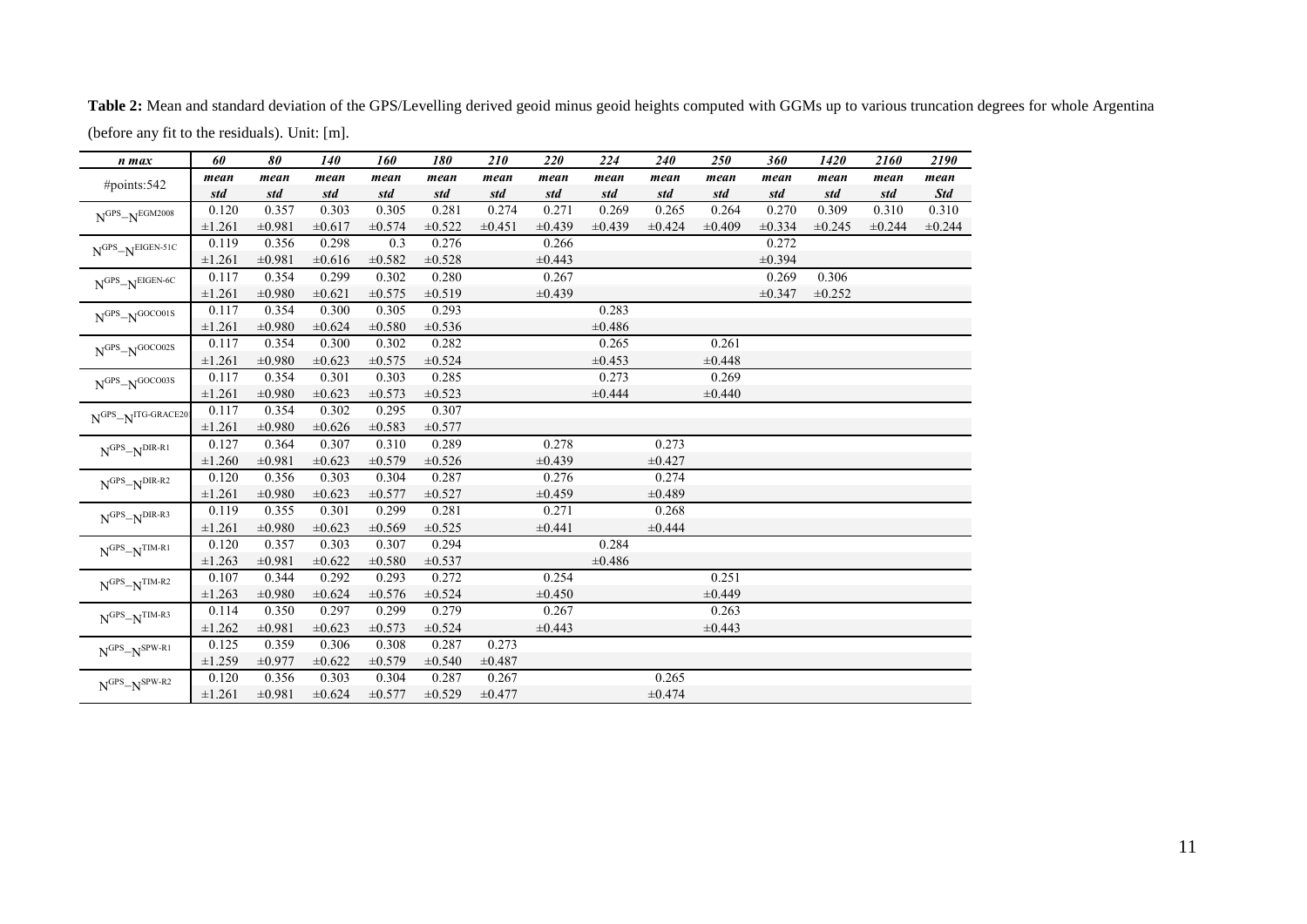We can also observe that except for DIR-R2, DIR-R3 models the best standard deviation has been obtained with the highest maximum spherical harmonic degrees of the model expansion. The best GRACE/GOCE model is DIR-R1 which gives a standard deviation of  $\pm 42.7$  cm to its maximum cut-off degree of n=240. The latter is 15 cm better than the GRACE-only model GRACE2010S (to degree and order 180). This is due to the contribution of GOCE and LAGEOS data to DIR-R1, its higher degree of expansion and the a-priori information from EIGEN-5C used in its development. When compared for the same spectral band (degree and order 180) DIR-R1 is 5 cm better than GRACE2010S. It is interesting to notice that DIR-R1 provides the overall best results in Argentina, even compared to the Release 2 and Release 3 models which contain more GOCE observations. GPS/Levelling comparisons suggest a geoid agreement of 42 cm to 49 cm for the full GOCE-only model expansions (degree and order 240-250) and biases of about 30 cm. Among the GOCE-only models, the TIM-R3 GGM provides the best results with a std at the  $\pm 44.3$  cm being  $\sim$ 2 cm better than SPW-R2, even for lower spectral bands. The combined GOCE/GRACE models GOCO show an increasing improvement towards Release 3, which is better by 4 cm compared to Release 1. We can also see that for the same spectral bands, the GOCE/GRACE models perform equally well with EGM2008. So for the band between 160-250 the standard deviations of the differences for the R3 models is the same, within a couple mm, as that of EGM2008. It should be kept in mind that GOCE models were not expected to perform better than EGM2008, since extensive local gravity data over Argentina have been used in its development.

The available corrector surfaces have been first tested for the differences between GPS/Levelling geoid heights and the EGM2008 geoid model, so the one that performs the best, will be used to compute adjusted residuals with respect to the other GGMs geoidal undulations (see Table 3). From this evaluation, it was concluded that MODEL B, provides the best residuals after the fit, even though its performance is marginally better than that of MODEL A (1 cm in terms of the range).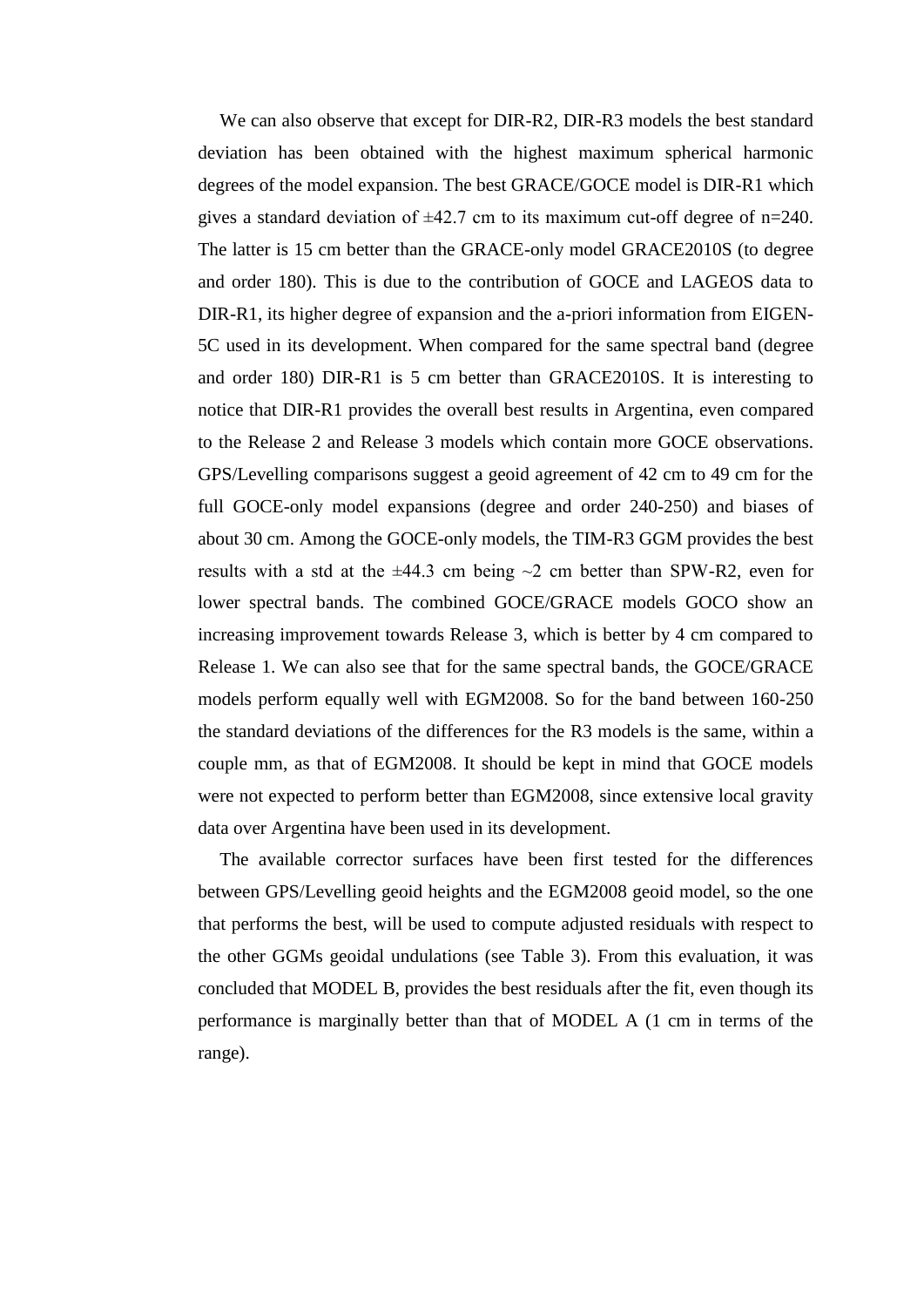| $n = 2190$     | max   | min      | mean  | std         |
|----------------|-------|----------|-------|-------------|
| Before fit     | 1.143 | $-0.820$ | 0.310 | $\pm 0.244$ |
| MODEL A        | 0.656 | $-1.026$ | 0.000 | $\pm 0.164$ |
| <b>MODEL B</b> | 0.653 | $-1.022$ | 0.000 | $\pm 0.164$ |
| MODEL C        | 0.728 | $-1.133$ | 0.000 | $\pm 0.189$ |
| MODEL D        | 0.853 | $-1.142$ | 0.000 | $\pm 0.217$ |
| MODEL E        | 0.694 | $-1.136$ | 0.000 | $\pm 0.191$ |

**Table 3** Statistics of the differences between GPS/Levelling and geoid heights from EGM2008 before and after fit of the residuals. Unit: [m].

#### **4.2 Relative and absolute Baselines analysis**

Figure 2 shows the standard deviation of the absolute geoid differences in the test network  $(\Delta N_{ij}^{GPS/Levelling} - \Delta N_{ij}^{GGM})$  of 542 GPS/Levelling benchmarks, as a function of the baseline length (up to 500 km). For the evaluation of the relative accuracy of the GGMs with respect to the GPS/Levelling data, relative geoid differences have been formed for all the baselines and plotted as a function of the baseline length in ppm. The maximum spherical harmonic expansions of the GOCE-only models DIR-R3, TIM-R3, SPW-R2; the GRACE-GOCE combined satellite-only model GOCO03S, EIGEN-6C and EGM2008 have been used. The relative accuracy value at a certain distance is the average value of all the baselines distances, which have been computed with an increment of 10 km among all GPS/Levelling stations. Figure 3 shows the comparisons of the relative geoid undulation accuracy for the different GGMs after a five-order similarity transformation model was applied.

#### **FIGURE 2**

#### **FIGURE 3**

The results show that the GOCE models have a similar behavior to each other. EGM2008 and EIGEN-6C's relative accuracy is considerably better than the satellite-only models due to the contribution of the surface gravity data. The resolution of EIGEN-6C is about half of that of EGM2008. We can also see that the combined model EIGEN-6C outperforms EGM2008 for baselines of 20 to 170 km.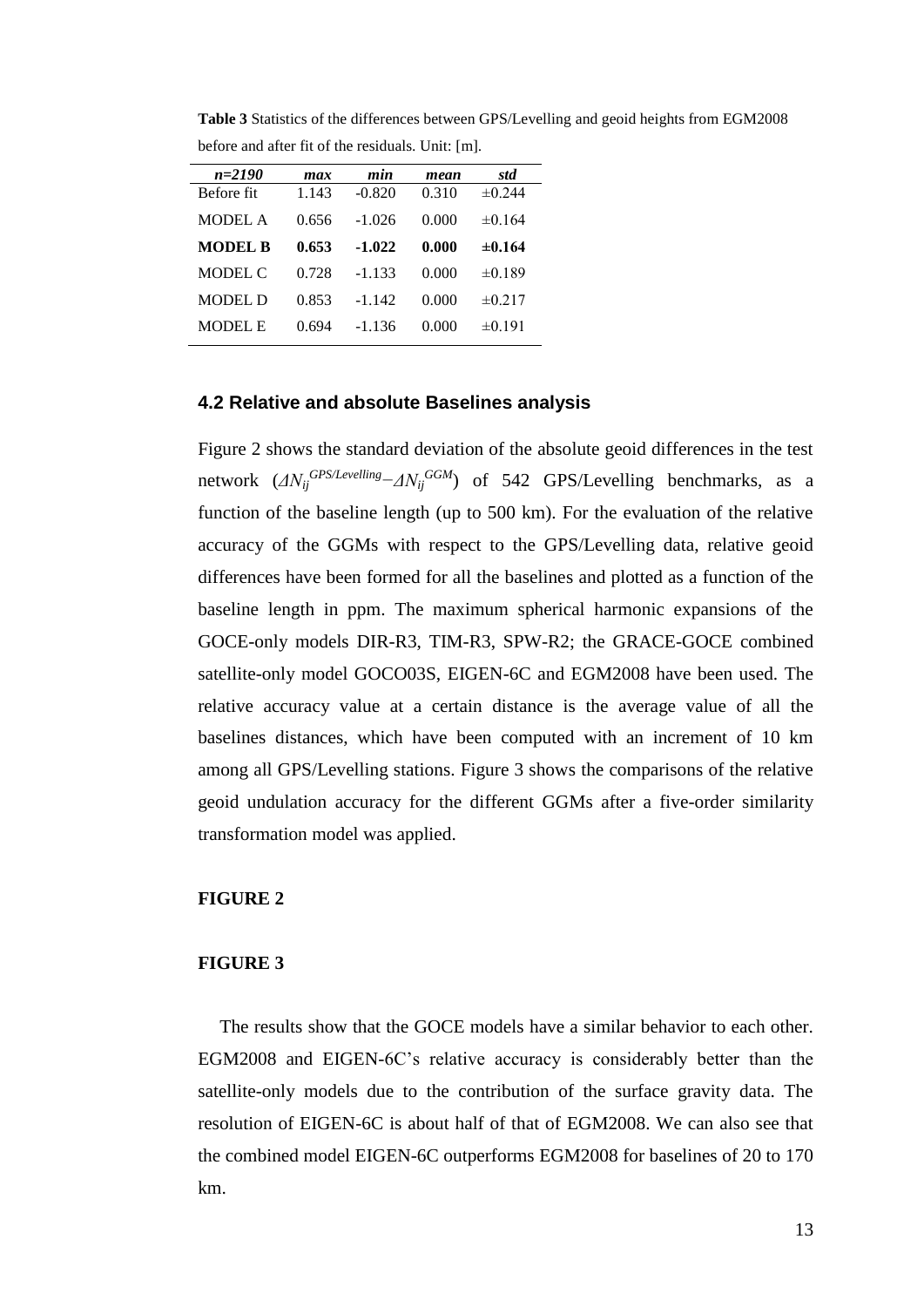In Argentina, the statistics are computed using all 542 benchmarks. As seen in Figure 3 for EGM2008 the relative geoid agreement is, 13 to 4 ppm for short baselines up to 20 km, 1 to 0.3 ppm over baselines of 100 to 500 km, meanwhile the GOCE-only models show a relative agreement of 8 to 16 ppm for short baselines of 20 km and 6 to 0.6 ppm over baselines of 100 to 500 km. The relative errors of the GOCE models show a slowly increasing trend with decreasing baseline until 40 km where a very sharp increase starts. On the contrary, the combined models show a slower deterioration of their relative accuracy for baselines smaller than 40 km. This disproportional increase indicates the fast deterioration of the GOCE models for baselines shorter than 40 km due to the limited satellite resolution. EIGEN-6C model outperforms EGM2008 and the SPW2 and GOCO03S models are better than the latest version of the DIR and TIM models. The average relative accuracies is achieved for baselines up to 80 km.

#### **Conclusions**

From the evaluation of the differences between GPS/Lev and GGM geoid heights, on a network of 542 stations over Argentina, it can be concluded that the GOCE/GRACE GGMs provide comparable, to EGM2008, agreement within the satellite spectral band (80-250). The latter is of course superior overall due its high maximum degree and order of expansion and the inclusion of local gravity data. In terms of the relative accuracies achieved, EIGEN-6C outperforms EGM2008, which can be due to the contribution of GOCE data used in its development. DIR-R1 provides the overall best results among the GOCE/GRACE GGMs, in terms of the absolute accuracy, due to the a-priori information from EIGEN-5C used in its development. In the relative case, GOCO03S and SPW-R2 outperform by 0.5-1 ppm TIM-R3 and DIR-R3 for baselines between 20 and 160 km.

#### **Acknowledgements**

Claudia Tocho received financial support from the University of La Plata and gratefully acknowledges the generous hospitality of Dr. George S. Vergos at the Department of Geodesy and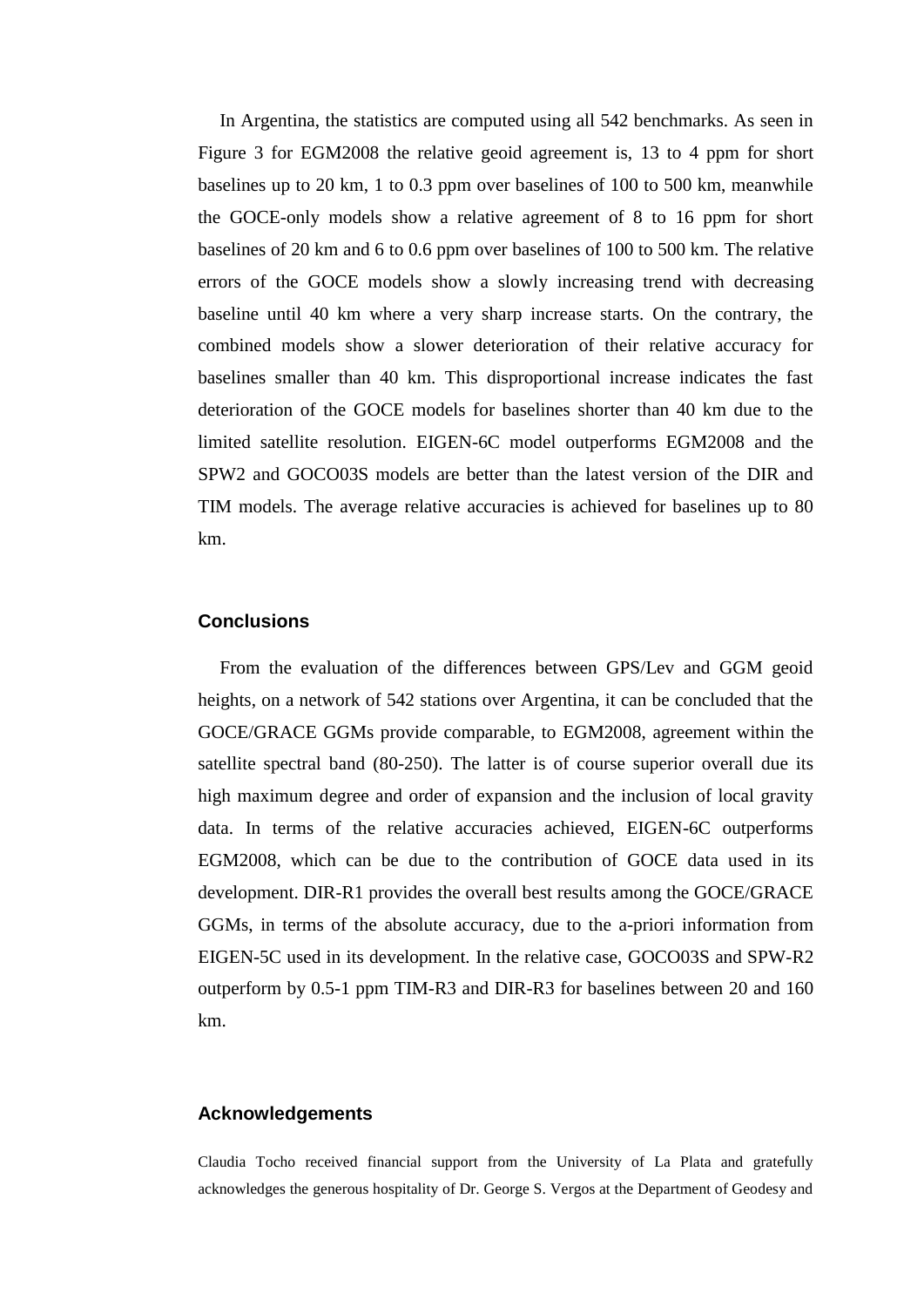Surveying, Aristotle University of Thessaloniki, Thessaloniki, Greece. The authors are very grateful to the editors and reviewers for their comments and suggestions that improved the final manuscript.

#### **References**

Bruinsma SL, Marty JC, Balmino G, Biancale R, Förste C, Abrikosov O, Neumayer H (2010) GOCE gravity field recovery by means of the direct numerical method. In: Lacoste-Francis H (ed) Proceedings of the ESA living planet symposium, ESA Publication SP-686. ESA/ESTEC. ISBN: 978-92-9221-250-6; ISSN: 1609-042X.

Drinkwater MR, Haagmans R, Muzi D, Popescu A, Floberghagen, R, Kern M, Fehringer, M (2007) The GOCE Gravity Mission: ESA's First Core Earth Explorer. Proceedings of  $3<sup>rd</sup>$ International GOCE User Workshop, 6-8 November, 2006, Frascati, Italy, ESA SP-627, ISBN 92- 9092-938-3, pp. 1-8.

Ekman M (1989) Impacts of Geodynamic Phenomena on Systems for Height and Gravity. Bull Géodésique 63(3): 281–296.

Förste C, Bruinsma S, Shako R., Marty JC, Flechtner F, Abrikosov O, Dahle C, Lemoine JM, Neumayer KH, Biancale R, Barthelmes F, König R, Balmino G (2011). EIGEN-6 - A new combined global gravity field model including GOCE data from the collaboration of GFZ-Potsdam and GRGS-Toulouse; Geophysical Research Abstracts, Vol. 13, EGU2011-3242-2, EGU General Assembly.

Förste C, Flechtner F, Schmidt R, Stubenvoll R, Rothacher M, Kusche J, Neumayer KH, Biancale, Lemoine R, JM, Barthelmes F, Bruinsma S, König R, Meyer U ;EIGEN-GL05C - A new global combined high-resolution GRACE-based gravity field model of the GFZ-GRGS cooperation; Geophysical Research Abstracts, Vol. 10, EGU2008-A-03426, SRef-ID: 16077962/gra/EGU2008- A-03426, 2008.

Goiginger H, Höck E, Rieser D, Mayer-Gürr T, Maier A, Krauss S, Pail R, Fecher T, Gruber T, Brockmann JM, Krasbutter I, Schuh WD, Jäggi A, Prange L, Hausleitner W, Baur O, Kusche J (2011) The combined satellite-only global gravity field model GOCO02S; presented at the 2011 General Assembly of the European Geosciences Union, Vienna, Austria, April 4-8.

Heiskanen WA and Moritz H (1967) Physical Geodesy, W.H. Freeman and Company, San Francisco.

IERS Conventions (2010) Gérard Petit and Brian Luzum (eds.). (IERS Technical Note ; 36) Frankfurt am Main: Verlag des Bundesamts für Kartographie und Geodäsie, 2010. 179 pp., ISBN 3-89888-989-6.

Kotsakis C and Katsambalos K (2010) Quality analysis of global geopotential models at 1542 GPS/Levelling benchmarks over the Hellenic mainland. Surv Rev 42(318): 327-344.

Kotsakis C and Sideris MG (1999) On the adjustment of combined GPS/Levelling/geoid networks. J Geod 73(8): 412–421.

Mayer-Gürr T, Kurtenbach E, Eicker A, (2010) GRACE-only gravity field model ITG-Grace2010s, http:/[/www.igg.uni-bonn.de/apmg/index.php?id=itg-grace2010.](http://www.igg.uni-bonn.de/apmg/index.php?id=itg-grace2010)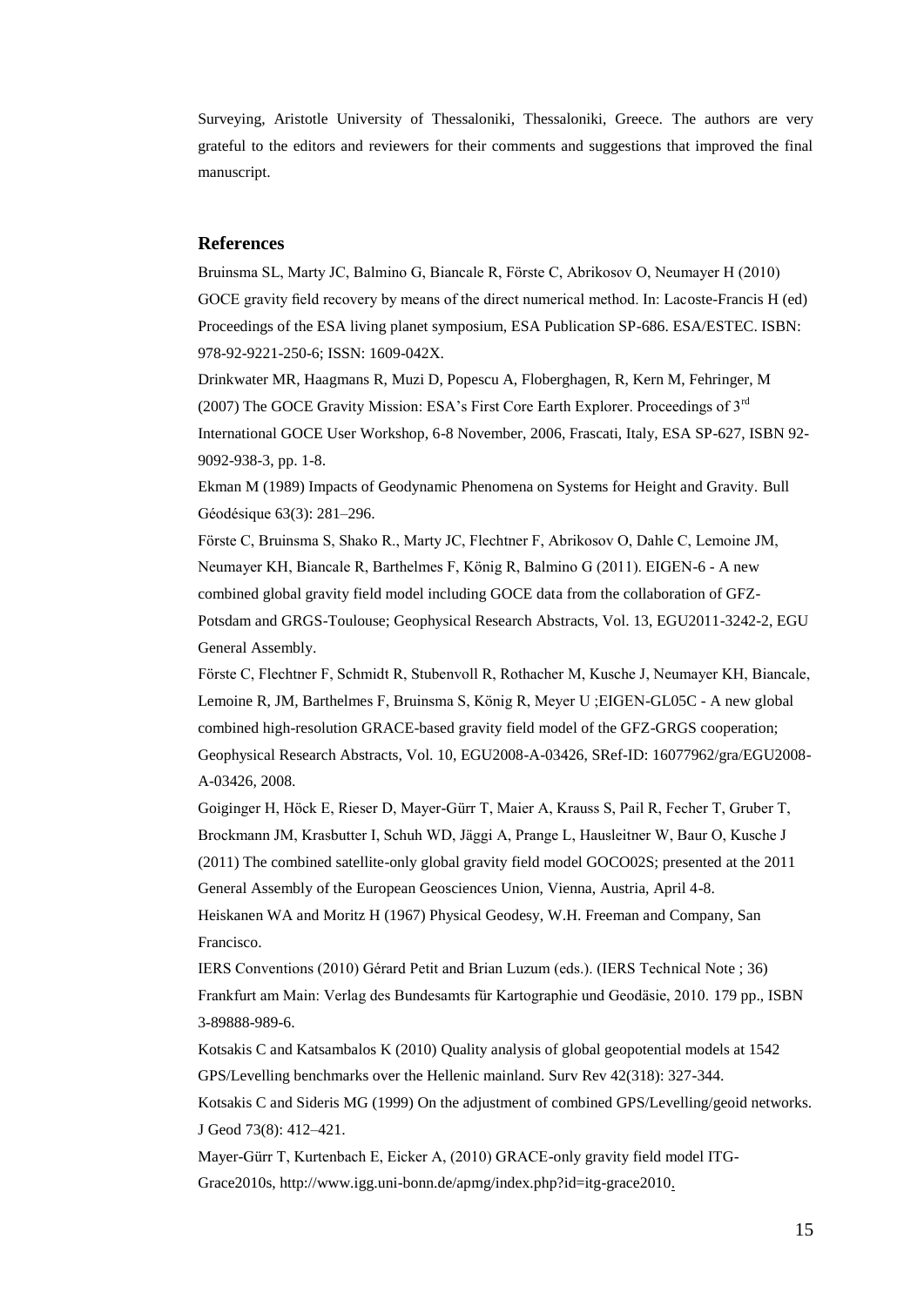Mayer-Gürr T., Rieser D., Höck E., Brockmann J..M., Schuh W.-D., Krasbutter I., Kusche J., Maier A., Krauss S., Hausleitner W., Baur O., Jäggi A., Meyer U., Prange L., Pail R., Fecher T., Gruber T. (2012) The new combined satellite only model GOCO03S**.** Abstract submitted to GGHS2012, Venice.

Migliaccio F, Reguzzoni M, Sanso F, Tscherning CC, Veicherts M (2010) GOCE data analysis: the space-wise approach and the first space-wise gravity field model presented at the ESA Living Planet Symposium 2010, Bergen, June 27 - July 2, Bergen, Norway.

Migliaccio F, Reguzzoni M, Sansò F, Tscherning CC, Veicherts M (2010) GOCE data analysis: the space-wise approach and the first space-wise gravity field model. In: Lacoste-Francis H (ed) Proceedings of the ESA living planet symposium. ESA Publication SP-686, ESA/ESTEC. ISBN:978-92-9221-250-6.

Moritz H (2000) Geodetic Reference System 1980. J Geod 4(1): 128-162.

Pail R, Goiginger H, Schuh WD, Hock E, Brockmann M, Fecher T, Gruber T, Mayer-Gurr, T, Kusche J, Jaggi A, and Rieser D, (2010) Combined satellite gravity field model GOCO01S derived from GOCE and GRACE. Geophysical Research Letters, Vol. 37, EID L20314, American Geophysical Union, ISSN 0094-8276, DOI: 10.1029/2010GL044906.

Pail R, Bruinsma S, Migliaccio F, Förste C, Goiginger H, Schuh WD, Höck E, Reguzzoni M,

Brockmann JM Abrikosov O, Veicherts M Fecher T, Mayrhofer R, Krasbutter I, Sansò F,

Tscherning CC (2011) First GOCE gravity field models derived by three different approaches. J Geod 85(11): 819-843, doi: 10.1007/s00190-011-0467-x.

Pavlis NK, Holmes SA, Kenyon SC, Factor JK (2012) The development and evaluation of the Earth Gravitational Model 2008 (EGM2008), J Geophys Res 117: B04406, doi: 10.1029/2011JB008916.

Rapp RH, Nerem RS, Shum CK, Klosko SM,. Williamson RG (1991) Consideration of Permanent Tidal Deformation in the Orbit Determination and Data Analysis for the Topex/Poseidon Mission. NASA TM 100775, Goddard Space Flight Center, Greenbelt, MD, 1991.

Tocho C, (2006) A gravimetric geoid modelling. Tesis Doctoral. Facultad de Ciencias Astronómicas y Geofísicas. Universidad Nacional de La Plata.

Tziavos IN, Vergos GS, Grigoriadis VN, Andritsanos VD (2012) Adjustment of collocated GPS, geoid and orthometric height observations in Greece. Geoid or orthometric height improvement? IAG Symp. 136, pp. 477-484.

Vergos GS, Sideris MG (2002) Evaluation of Geoid Models and Validation of Geoid and GPS/Leveling Undulations in Canada. IGeS Bulletin 12: 3 - 17.